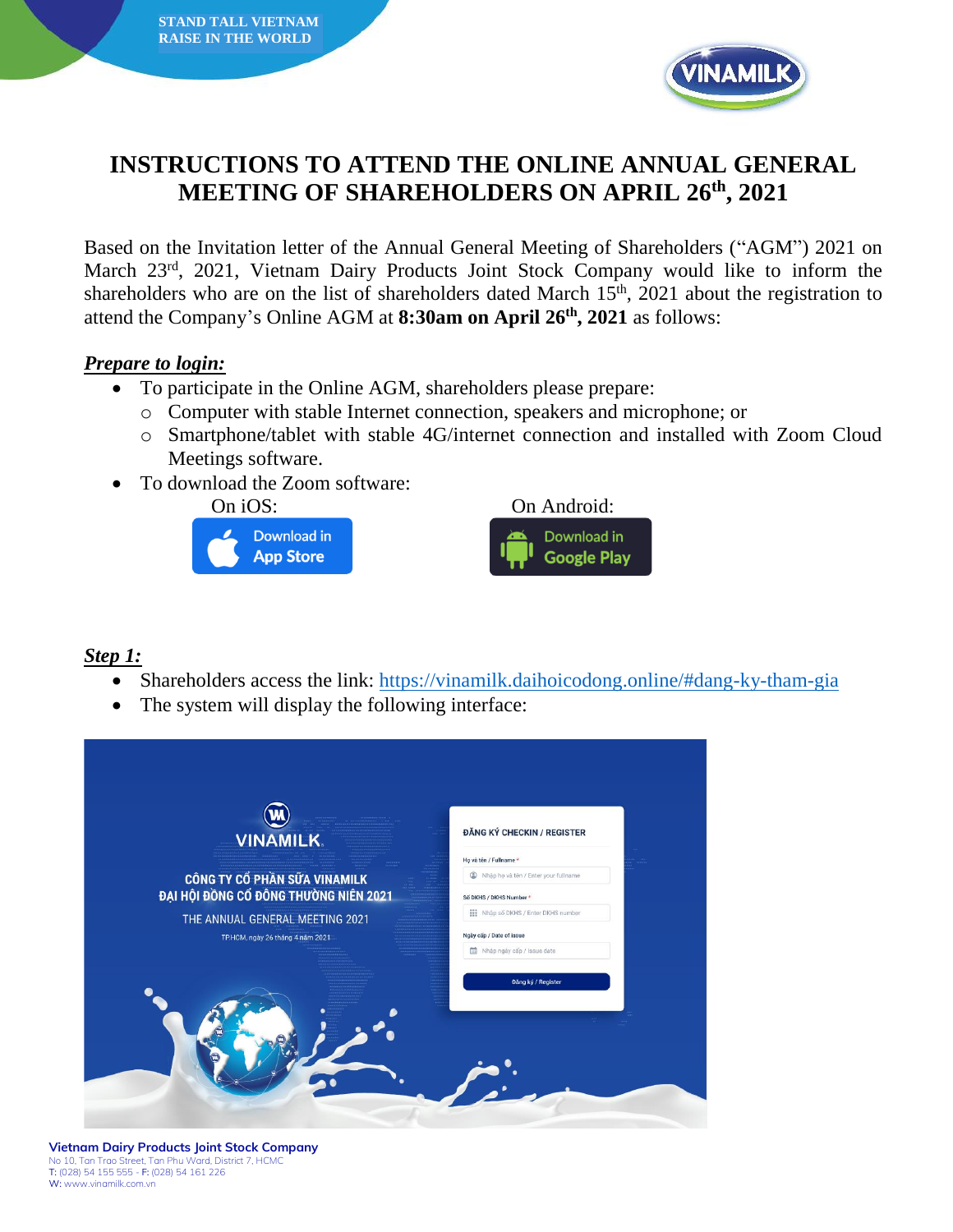

To register, Shareholders need to enter the following information:

Shareholder name;

**STAND TALL VIETNAM RAISE IN THE WORLD**

- Custodian code;
- Date of issuance of custodian code.

## **Notice:**

- All of the aforementioned information must be matched with the Invitation letter or list of shareholders as at March 15th, 2021 issued by the Vietnam Securities Depository Center ("VSD").
- In case the participant are proxy, please enter the information of the shareholder who authorized.

**Step 2:** After entering the information as request, website interface will display as shown. To listen in English, please click "English Room"



*Step 3:* The system will direct to the following window: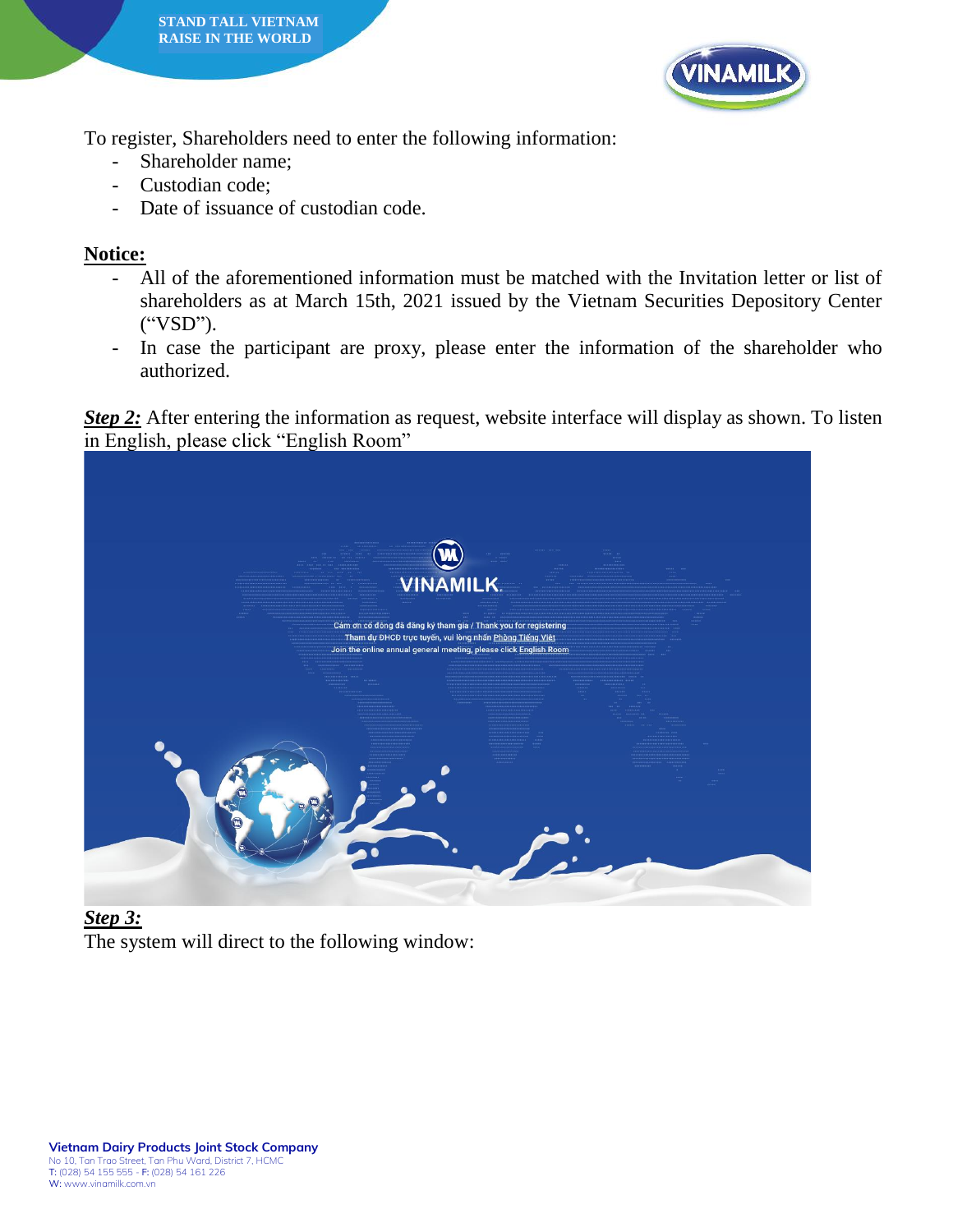



### Đăng ký tham dự ĐHCĐ Trực Tuyến/ Registration AGM Online

| Topic<br>Description | Đại hội đồng cổ đông thường niên 2021<br>Công ty cổ phần sữa vinamilk<br>Đại hội đồng cổ đông thường niên 2021<br>The annual general meeting 2021 | VINAMILK                |
|----------------------|---------------------------------------------------------------------------------------------------------------------------------------------------|-------------------------|
| Time                 | Apr 26, 2021 08:30 AM in Vietnam                                                                                                                  |                         |
|                      |                                                                                                                                                   | * Required information  |
| First Name*          |                                                                                                                                                   | Last Name               |
| Email Address *      |                                                                                                                                                   | Confirm Email Address * |
|                      | By registering, I agree to the Privacy Statement and Terms of Service.                                                                            |                         |

- Please enter the following information:
	- o First name, Last name: First name/Last name of shareholder or proxy;
	- o Email address: Email of shareholder or proxy
	- o Confirm email address: re-enter email to confirm
- After entering the information, shareholders choose "Register".

#### *Step 4:*

The system will display the URL as below:

To Join the Webinar

Join from a PC, Mac, iPad, iPhone or Android device:

Please click this URL to join. https://zoom.us/w/95293984292?tk=G4TBrVG0js1tH2qm89LZfSpt1aDcg6l469r-<sub>I</sub>tZRWSg4.DQIAAAAWL\_bOJBY1SU15VFJhS1RwNkpLS0VGU0llcGhRAAAAAAAAAAAAAAAAAAAAAAAAAAAA&pwd=dmk4dW1hU3pQN0J! IqREITYk9Za2pIZz09&uuid=WN\_0IHZ8uBGSHu0sXt\_bUgEmA

- After clicking on the link, shareholders should choose the form of participation:
	- o On PC / Laptop: Select "Join from Your Browser"
	- o On Smartphone / Tablet: Select "Lauch Meeting"